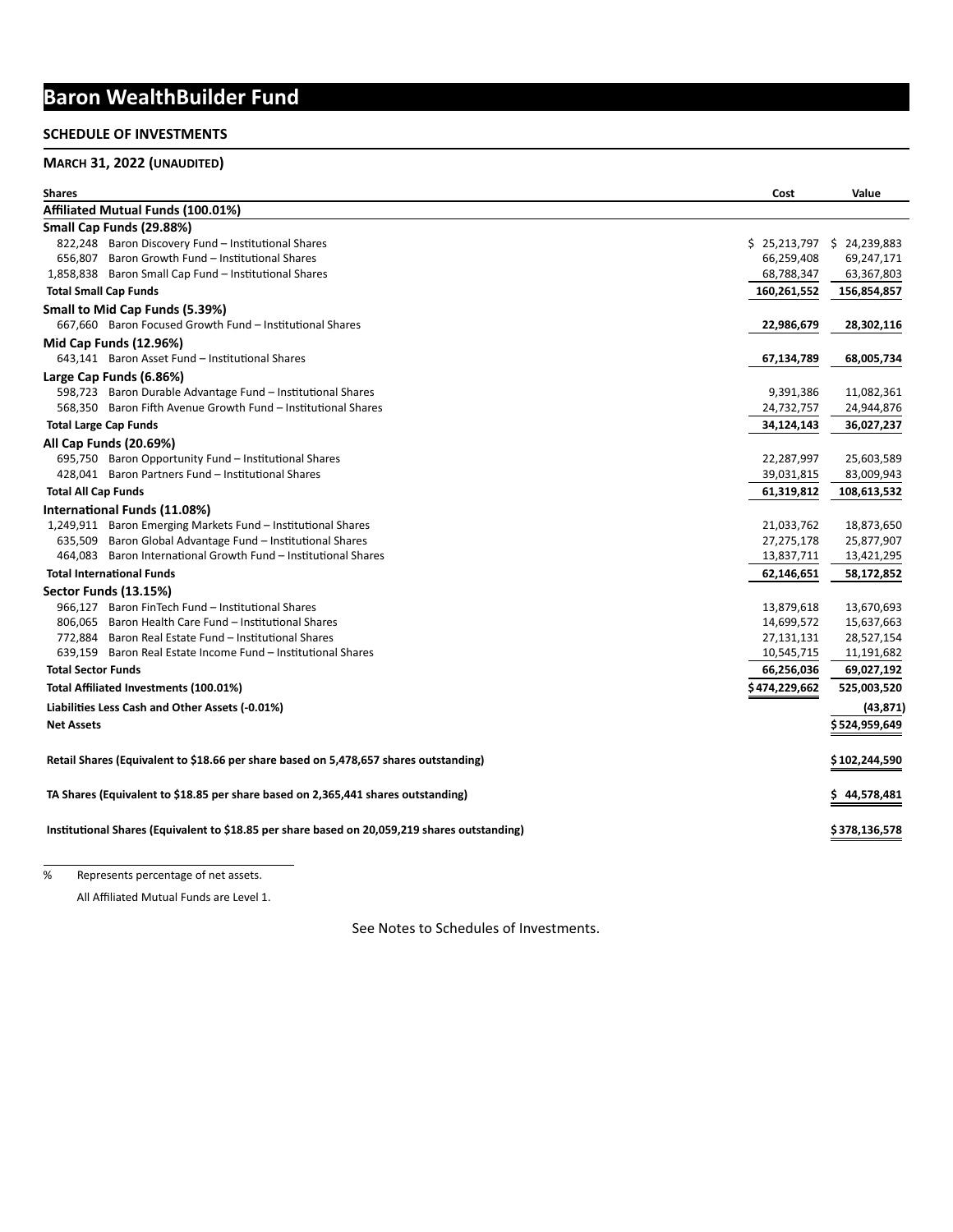# **Baron WealthBuilder Fund March 31, 2022**

# **NOTES TO FINANCIAL STATEMENT (UNAUDITED)**

#### **1. ORGANIZATION**

Baron Select Funds (the "Trust") is registered under the Investment Company Act of 1940, as amended (the "1940 Act"), as an open-end management investment company established as a Delaware statutory trust on April 30, 2003, and accordingly, follows the investment company accounting and reporting guidance of the Financial Accounting Standards Board ("FASB") Accounting Standard Codification Topic 946 Financial Services — Investment Companies. The Trust currently offers 12 series. This report covers only the Baron WealthBuilder Fund (the "Fund"). The Fund's investment objective is capital appreciation. The Fund is a diversified fund that invests, at any given time, in the securities of a select number of Baron mutual funds (the "Underlying Funds"), representing specific investment strategies. The Fund normally invests in a variety of Baron domestic and international equity funds managed by BAMCO, Inc. ("BAMCO" or the "Adviser"). The Fund can invest in Underlying Funds holding U.S. and international stocks; small-cap, small- to mid-cap, large-cap, all-cap stocks; and specialty stocks. The Adviser decides how much of the Fund's assets to allocate to Underlying Funds based on the outlook for, and on the relative valuations of, the Underlying Funds and the various markets in which they invest. For information on the Underlying Funds, please refer to the Prospectuses and Statements of Additional Information of the Underlying Funds. Also, information on the Underlying Funds is available at www.BaronFunds.com.

The Fund offers Retail Shares, TA Shares and Institutional Shares. Each class of shares differs only in its ongoing fees, expenses and eligibility requirements. Retail Shares are offered to all investors but are not available through the Fund's transfer agent. TA Shares are available only to investors who purchase shares directly through the Fund's transfer agent. TA Shares do not charge a 12b-1 fee and no revenue sharing, sub-transfer agency or record-keeping service payments are made by or in respect of TA Shares. Institutional Shares are for investments in the amount of \$1 million or more. Institutional Shares are intended for certain financial intermediaries that offer shares of the Fund through fee-based platforms, retirement platforms or other platforms. Each class of shares has equal rights to earnings and assets, except that each class bears different expenses for distribution and shareholder servicing. The Fund's investment income, realized and unrealized gains or losses on investments, and expenses other than those attributable to a specific class are allocated to each class based on its relative net assets. Each class of shares has exclusive voting rights with respect to matters that affect just that class.

#### **2. SIGNIFICANT ACCOUNTING POLICIES**

The following is a summary of significant accounting policies followed by the Fund. The policies are in conformity with accounting principles generally accepted in the United States of America ("GAAP").

a) Security Valuation. The Fund's share price or net asset value ("NAV") is calculated as of the scheduled close of the regular trading session (usually 4 p.m. E.T. or such other time as of which the Fund's NAV is calculated (the "NAV Calculation Time")) on the New York Stock Exchange (the "Exchange") on any day the Exchange is scheduled to be open. Investments in the Underlying Funds are valued at their closing NAV per share on the day of valuation.

Portfolio securities held by the Underlying Funds traded on any national stock exchange are valued based on the last sale price on the exchange where such shares are principally traded. For securities traded on NASDAQ, the Underlying Funds use the NASDAQ Official Closing Price. If there are no sales on a given day, the value of the security may be the average of the most recent bid and asked quotations on such exchange or the last sale price from a prior day. Where market quotations are not readily available, or, if in the Adviser's judgment, they do not accurately reflect the fair value of a security held by one of the UnderlyingFunds, or an event occurs after the market close but before the Underlying Funds are priced that materially affects the value of a security, the security will be valued by the Adviser using policies and procedures approved by the Board of Trustees (the "Board"). Some of the more common reasons that may necessitate that a security held by one of the Underlying Funds be valued using "fair value" pricing may include, but are not limited to: trading of the security has been halted or suspended; or the security has not been traded for an extended period of time. The Adviser has a Fair Valuation Committee (the "Committee") comprised of senior management representatives and the Committee reports to the Board every quarter. Factors the Committee may consider when valuing a security include whether a current price is stale, there is recent news, the security is thinly traded, transactions are infrequent, or quotations are genuine. There can be no guarantee, however, that a fair valuation used by the Underlying Funds on any given day will more accurately reflect the market value of an investment than the closing price of such investment in its market.

U.S. Government obligations, money market instruments, and other debt instruments held by the Underlying Funds with a remaining maturity of 60 days or less are generally valued at amortized cost, which approximates fair value, unless an independent pricing service provides a valuation for such security or in the opinion of the Board or the Committee, the amortized cost method would not represent fair value. Debt instruments having a greater remaining maturity will be valued on the basis of prices obtained from a pricing service approved by the Board or at the mean of the bid and ask prices from the dealer maintaining an active market in that security. The value of the Underlying Funds' investments in convertible bonds/convertible preferred stocks is determined primarily by obtaining valuations from independent pricing services based on readily available bid quotations or, if quotations are not available, by methods which include various considerations such as yields or prices of securities of comparable quality, coupon, maturity and type; indications as to values from dealers; and general market conditions. Other inputs used by an independent pricing service to value convertible bonds/convertible preferred stocks generally include underlying stock data, conversion premiums, listed bond and preferred stock prices and other market information which may include benchmark curves, trade execution data, sensitivity analysis, when available, or an estimated value, calculated based on the price of the underlying common share on the valuation date adjusted for accrued and unpaid dividends. Open-end investment companies, including securities lending collateral invested in registered investment company money market funds, are valued at their NAV each day.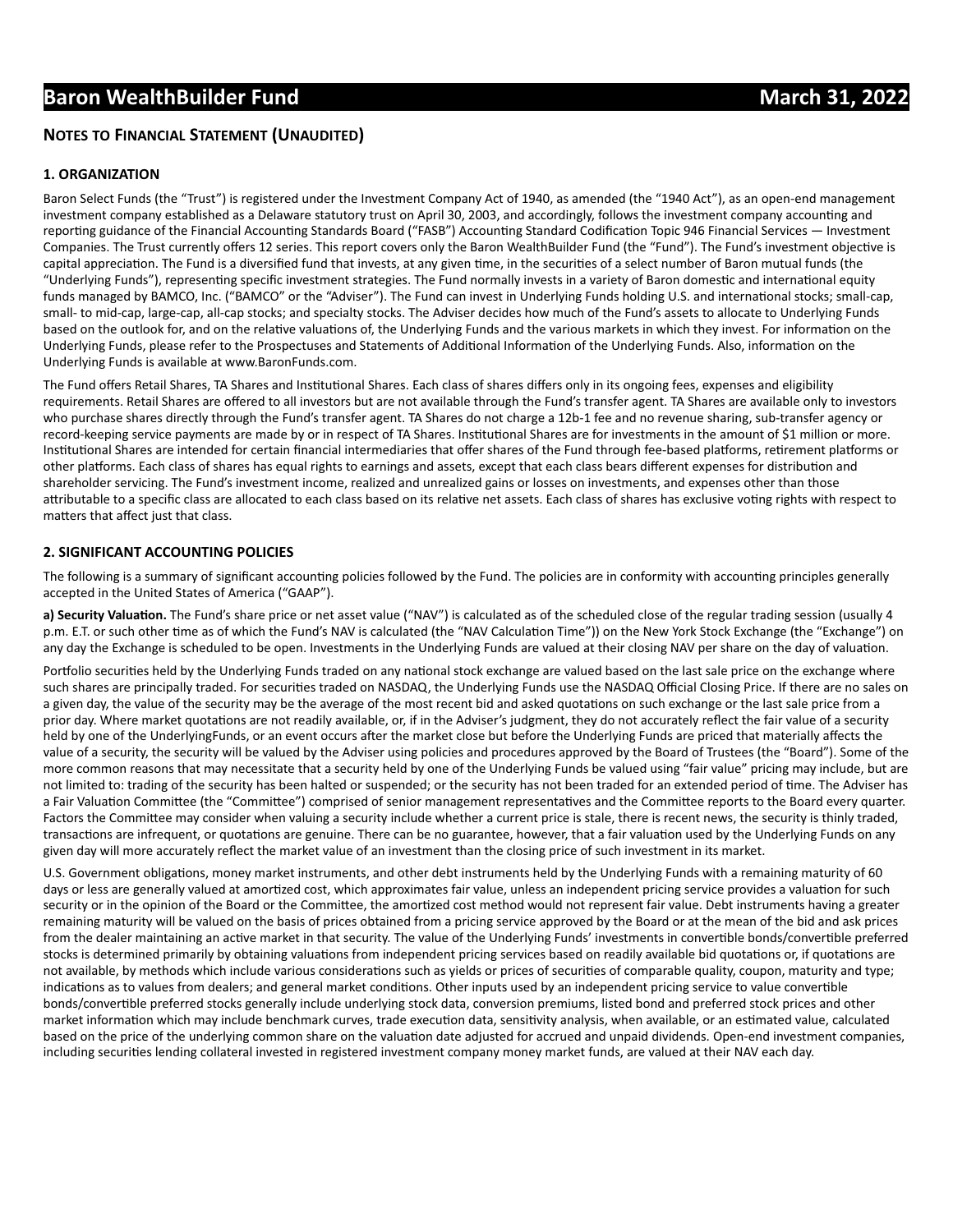Non-U.S. equity securities held by the Underlying Funds traded on foreign securities exchanges are generally valued using an independent pricing vendor that provides daily fair value adjustment factors based on information such as local closing price, relevant general and sector indexes, currency fluctuations, and depositary receipts, as applicable. Securities valued using such adjustment factors are classified as Level 2 in the fair value hierarchy. The models of the independent pricing vendor generate an adjustment factor for each security, which is applied to the local closing price to adjust it for post-closing market movements up to the time the Underlying Funds are valued and translated into U.S. dollars. If the vendor does not provide an adjustment factor for a security, the security is valued based on its most recent local closing price and translated into U.S. dollars. The Adviser may also fair value securities in other situations, for example, when a particular foreign market is closed but the Underlying Funds are open. Other mutual funds may adjust the prices of their securities by different amounts.

**b) Single Issuer.** Single issuer risk is the possibility that factors specific to an issuer to which an Underlying Fund is exposed will affect the market prices of the issuer's securities and therefore the NAV of the Underlying Fund. Due to the size of Baron Partners Fund's and Baron Focused Growth Fund's investments in Tesla, Inc. ("Tesla"), 54% and 28%, respectively, of these Underlying Funds' net assets as of March 31, 2022, the NAVs of these Underlying Funds will be materially impacted by the price of Tesla stock. The Fund's indirect proportional ownership of Tesla is \$51,586,405, which represents 9.8% of the Fund's net assets as of March 31, 2022. The financial statements of the Underlying Funds are available at www.BaronFunds.com.

c) Non-Diversified Portfolio. Certain Underlying Funds are non-diversified, which means they will likely have a greater percentage of their assets in a single issuer than a diversified fund. As a result, a non-diversified fund will likely invest a greater percentage of its assets in fewer issuers, and the performance of those issuers may have a greater effect on the Underlying Fund's performance (and consequently the Fund's performance) compared to a diversified fund. Thus, a non-diversified fund is more likely to experience significant fluctuations in value, exposing the Underlying Fund (and consequently the Fund) to a greater risk of loss in any given period than a diversified fund. Additionally, non-diversified funds may encounter difficulty liquidating securities.

d) Industry Concentration. From time to time, market fluctuations in the value of an Underlying Fund's investments, combined with an Underlying Fund's non-diversified portfolio, may result in an Underlying Fund being concentrated in the securities of a single issuer or a small number of issuers, in a particular industry. As a result, this Underlying Fund will be particularly exposed to the risks of that company or industry relative to the risk exposure of investment companies holding a diversified portfolio of securities or those that seek to maintain near-index weightings in their portfolio securities. Accordingly, in those cases, an Underlying Fund will be disproportionately exposed to the market conditions, interest rates, and economic, regulatory, or financial developments that significantly affect that company or industry. For example, due to the size of Baron Partners Fund's and Baron Focused Growth Fund's investments in Tesla, which represent about 54% and 28%, respectively, of these Underlying Funds' net assets as of March 31, 2022, these Underlying Funds will be more adversely impacted by negative developments affecting the automotive and energy industries, as well as governmental environmental regulations.

#### **3. ASSET ALLOCATION AND RISKS OF INVESTING IN THE UNDERLYING FUNDS**

The Fund's ability to meet its investment objective depends largely upon selecting the best mix of Underlying Funds. The selection of the Underlying Funds and the allocation of the Fund's assets among the various market sectors could cause the Fund to underperform in comparison to other funds with a similar investment objective. In addition, each of the Underlying Funds has its own investment risks, and those risks can affect the value of the Fund's investments. To the extent that the Fund invests more of its assets in one Underlying Fund than in another, it will have greater exposure to the risks of that Underlying Fund.

## **4. FAIR VALUE MEASUREMENTS**

Fair value is defined by GAAP as the price that the Fund would receive upon selling an investment in a timely transaction to an independent buyer in the principal or most advantageous market for the investment. GAAP provides a three-tier hierarchy to maximize the use of observable market data and minimize the use of unobservable inputs and to establish classification of fair value measurements for disclosure purposes. Inputs refer broadly to the assumptions that market participants would use in pricing the asset or liability. Inputs may be observable or unobservable. Observable inputs are based on market data obtained from sources independent of the Fund. Unobservable inputs are inputs that reflect the Fund's own assumptions based on the best information available in the circumstances. The three-tier hierarchy of inputs is summarized in the three broad Levels listed below.

- Level  $1$  quoted prices in active markets for identical assets or liabilities;
	- Level 2 prices determined using other inputs that are observable either directly, or indirectly through corroboration with observable market data (which could include quoted prices for similar assets or liabilities, interest rates, credit risk, etc.);
	- Level 3 prices determined using unobservable inputs when quoted prices or observable inputs are unavailable, such as when there is little or no market activity for an asset or liability (unobservable inputs reflect the Fund's own assumptions in determining the fair value of assets or liabilities and would be based on the best information available).

Investments in open-end registered investment companies are valued at NAV and are classified in the fair value hierarchy as Level 1.